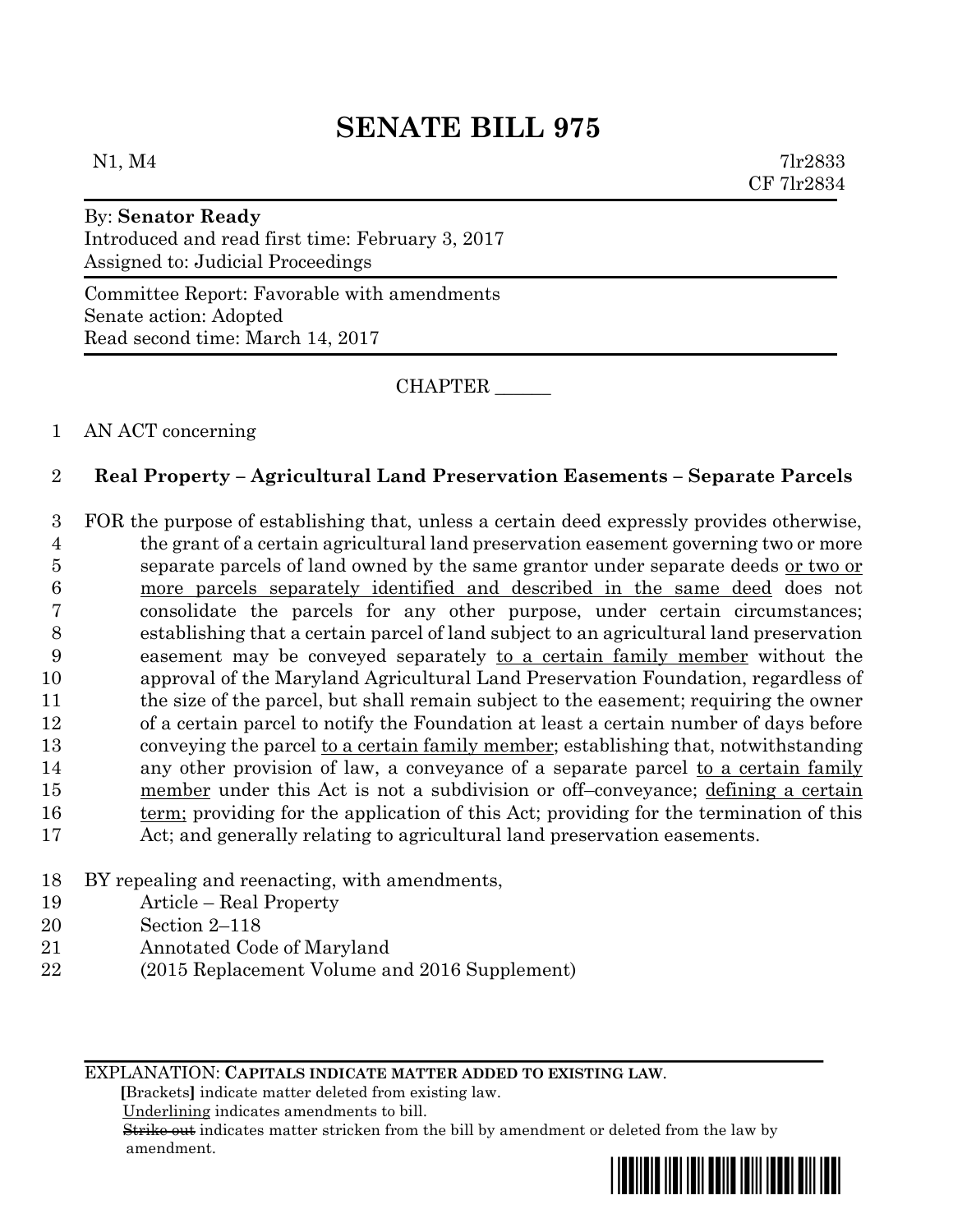#### **SENATE BILL 975**

 SECTION 1. BE IT ENACTED BY THE GENERAL ASSEMBLY OF MARYLAND, That the Laws of Maryland read as follows:

# **Article – Real Property**

2–118.

 (a) Any restriction prohibiting or limiting the use of water or land areas, or any improvement or appurtenance thereto, for any of the purposes listed in subsection (b) of this section whether drafted in the form of an easement, covenant, restriction, or condition, creates an incorporeal property interest in the water or land areas, or the improvement or appurtenance thereto, so restricted, which is enforceable in both law and equity in the same manner as an easement or servitude with respect to the water or land areas, or the improvement or appurtenance thereto, if the restriction is executed in compliance with the requirements of this article for the execution of deeds or the Estates and Trusts Article for the execution of wills.

 (b) A restriction as provided in subsection (a) of this section may be for any of the following purposes:

 (1) Construction, placement, preservation, maintenance in a particular condition, alteration, removal, or decoration of buildings, roads, signs, billboards or other advertising, utilities, or other structures on or above the ground;

 (2) Dumping or placing of soil or other substance or material as landfill, or dumping or placing of trash, waste, or other materials;

 (3) Excavation, dredging, or removal of loam, peat, gravel, soil, rock, or other material substance in a manner as to affect the surface or otherwise alter the topography of the area;

(4) Removal or destruction of trees, shrubs, or other vegetation;

 (5) Surface use except for purposes of preserving the water or land areas, or the improvement or appurtenance thereto;

 (6) Activities affecting drainage, flood control, water conservation, erosion control, soil conservation, or fish or wildlife habitat preservation;

(7) Preservation of exposure of solar energy devices; or

 (8) Other acts or uses having any relation to the preservation of water or land areas or the improvement or appurtenance thereto.

 (c) If the restriction is not granted for the benefit of any dominant tract of land, it is enforceable with respect to the servient land, both at law and in equity, as an easement in gross, and as such it is inheritable and assignable.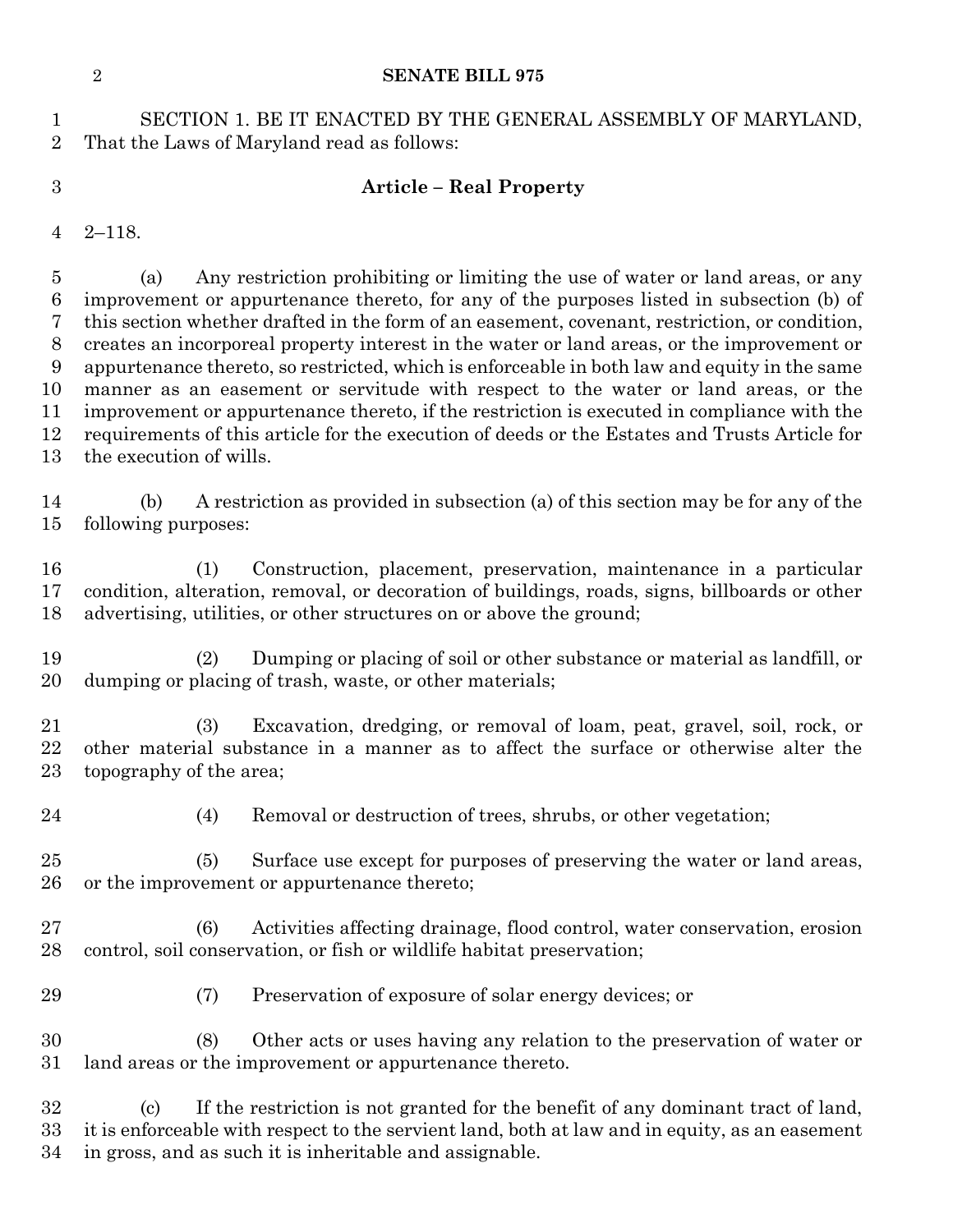(d) A restriction provided for by this section may be extinguished or released, in whole or in part, in the same manner as other easements.

 (e) If any grant, reservation, dedication, devise, or gift of any nature which clearly indicates the maker's intention to subject any interest or estate in property to public use for the preservation of agricultural, historic, or environmental qualities fails to specify a grantee, donee, legatee, or beneficiary to receive the same or specifies a grantee, donee, legatee, or beneficiary who is not legally capable of taking the interest or estate, it passes to the Maryland Agricultural Land Preservation Foundation, the Maryland Historical Trust, or the Maryland Environmental Trust in any proceedings under §§ 14–301 and 14–302 of the Estates and Trusts Article.

# **(F) (1) IN THIS SECTION, "FAMILY MEMBER" MEANS A RELATIVE OF A GRANTOR BY BLOOD, ADOPTION, OR MARRIAGE.**

 **(2) THIS SUBSECTION APPLIES ONLY TO LAND THAT IS SUBJECT TO AN AGRICULTURAL LAND PRESERVATION EASEMENT GRANTED TO THE MARYLAND AGRICULTURAL LAND PRESERVATION FOUNDATION.**

 **(2) (3) UNLESS THE DEED GRANTING THE EASEMENT EXPRESSLY PROVIDES OTHERWISE, THE GRANT OF AN AGRICULTURAL LAND PRESERVATION EASEMENT GOVERNING TWO OR MORE SEPARATE PARCELS OF LAND OWNED BY THE SAME GRANTOR UNDER SEPARATE DEEDS OR TWO OR MORE PARCELS SEPARATELY IDENTIFIED AND DESCRIBED IN THE SAME DEED DOES NOT CONSOLIDATE THE PARCELS FOR ANY OTHER PURPOSE, IF THE PARCELS ARE DESCRIBED SEPARATELY IN THE DEED GRANTING THE EASEMENT.**

 **(3) (4) NOTWITHSTANDING ANY OTHER PROVISION OF LAW, A PARCEL OF LAND DESCRIBED UNDER PARAGRAPH (2) (3) OF THIS SUBSECTION:**

 **(I) MAY BE CONVEYED SEPARATELY TO A FAMILY MEMBER WITHOUT THE APPROVAL OF THE MARYLAND AGRICULTURAL LAND PRESERVATION FOUNDATION, REGARDLESS OF THE SIZE OF THE PARCEL; BUT**

 **(II) SHALL REMAIN SUBJECT TO THE AGRICULTURAL LAND PRESERVATION EASEMENT.**

 **(4) (5) THE OWNER OF A SEPARATE PARCEL OF LAND SUBJECT TO AN AGRICULTURAL LAND PRESERVATION EASEMENT SHALL NOTIFY THE MARYLAND AGRICULTURAL LAND PRESERVATION FOUNDATION AT LEAST 60 DAYS BEFORE CONVEYING THE PARCEL TO A FAMILY MEMBER.**